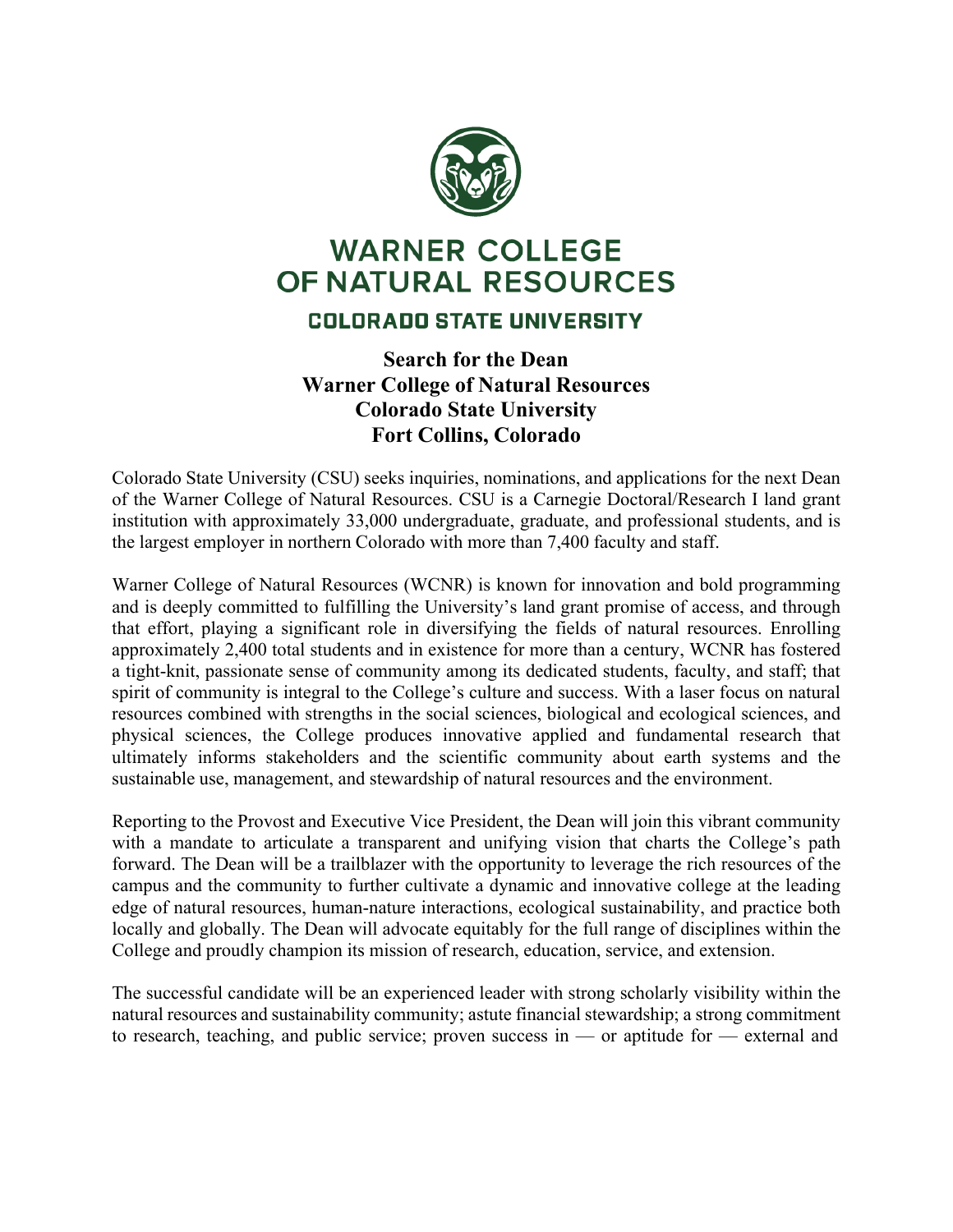alumni relations and development; a record of advancing diversity, equity, and inclusion; and credentials that merit appointment at the rank of full professor.

CSU has established a committee to conduct this search in consultation with Isaacson, Miller, a national executive search firm. Confidential inquiries, nominations/referrals, and résumés with cover letters can be sent electronically and in confidence to:

> Jacqueline Mildner, Partner Kelly McLaughlin, Senior Associate Isaacson, Miller <https://www.imsearch.com/search-detail/S8-327>

*Colorado State University is committed to providing an environment that is free from discrimination and harassment based on race, age, creed, color, religion, national origin or ancestry, sex, gender, disability, veteran status, genetic information, sexual orientation, genderidentity/expression, or pregnancy in its employment, programs, services and activities, and admissions, and, in certain circumstances, marriage to a co-worker. The University will not discharge or in any other manner discriminate against employees or applicants because they have inquired about, discussed, or disclosed their own pay or the pay of another employee or applicant. Colorado State University is an equal opportunity and equal access institution and affirmative action employer fully committed to achieving a diverse workforce and complies withall Federal and Colorado State laws, regulations, and executive orders regarding non- discrimination and affirmative action. The [Office of Equal](https://oeo.colostate.edu/)  [Opportunity](https://oeo.colostate.edu/) is located in 101 Student Services.*

*The Title IX Coordinator is the Director of the Office of Title IX Programs and Gender Equity,123 Student Services Building, Fort Collins, CO 80523-0160, (970) 491-1715, [titleix@colostate.edu.](mailto:titleix@colostate.edu)*

*The Section 504 and ADA Coordinator is the Director of the Office of Equal Opportunity, 101Student Services Building, Fort Collins, CO 80523-0160, (970) 491-5836, [oeo@colostate.edu.](mailto:oeo@colostate.edu)*

*The Coordinator for any other forms of misconduct prohibited by the University's Policy on Discrimination and Harassment is the Vice President for Equity, Equal Opportunity and Title IX,101 Student Services Building, Fort Collins, Co. 80523-0160, (970) 491-5836, [oeo@colostate.edu.](mailto:oeo@colostate.edu)*

*Any person may report sex discrimination under Title IX to the [Office of Civil](https://www2.ed.gov/about/offices/list/ocr/docs/howto.html) [Rights,D](https://www2.ed.gov/about/offices/list/ocr/docs/howto.html)epartment [of Education.](https://www2.ed.gov/about/offices/list/ocr/docs/howto.html)*

*Colorado State University strives to provide a safe study, work, and living environment for its faculty, staff, volunteers, and students. To support this environment and comply with applicable laws and regulations, CSU conducts background checks. The type of background check conducted varies by position and can include, but is not limited to, criminal history, sex*